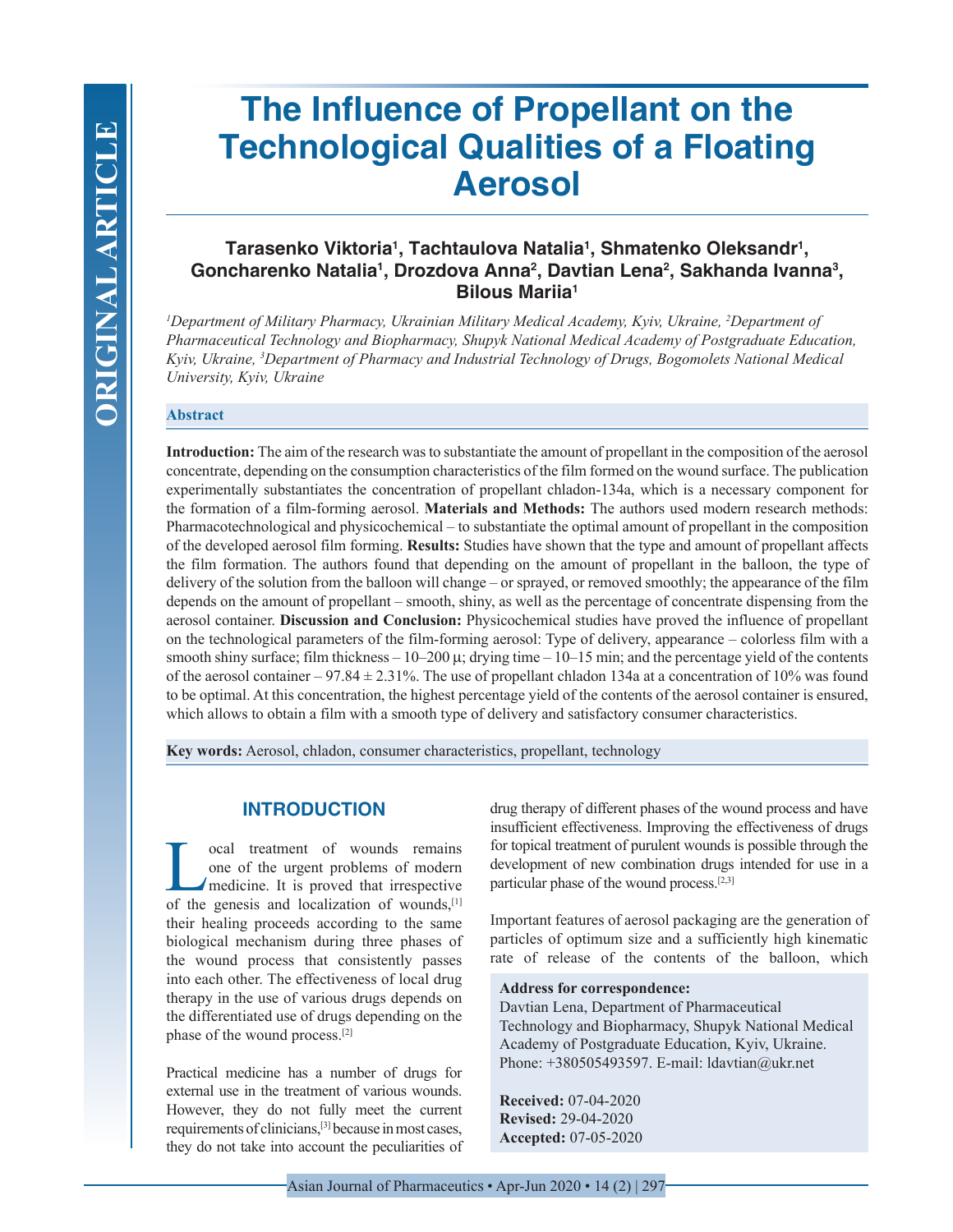contributed to the introduction of aerosol dosage forms in medical practice.[4]

The dominant direction of the development of the technology of drugs in the XXI century was the modification of the component composition, as well as indicators of the rate of release and directionality of biologically active substances. $[4,5]$  The parameters of the most important technological operations, such as emulsification, foaming, film forming, and stabilization, are studied. Furthermore, studies of major classes of excipients, in particular surfactants, propellants, solvents, pharmacological features, and mechanisms of action of drugs in the form of an aerosol, were conducted, which eventually allowed to develop the technology of drugs of different directions in the form of pharmaceutical aerosols.[5]

The analysis of the historical stages of the development of the main types of dosage forms intended for topical impact on the wound process, confirms the relevance of the inclusion in the therapeutic process of dermatological nosologies of drugs in the form of aerosols, which are tailored to the specificity of the wound process and capable of influencing the main pathogens of these pathogens. Diseases based on the relevance, we have developed the composition and technology of film-forming aerosol antimicrobial and anesthetic action for the treatment of wound process.[1,3,4]

The aim of the research was to substantiate the amount of propellant in the composition of the aerosol concentrate, depending on the consumption characteristics of the film formed on the wound surface.

# **MATERIALS AND METHODS**

In the course of the experimental research, the authors used active pharmaceutical ingredients – ofloxacin, miramistin (gift sample from Dr. Reddy's labs, Hyderabad, India), anesthesia (Merсk, Germany), and adjuvants – sodium carboxymethyl cellulose, methyl cellulose propylene glycol, еudragit NM30D, glycerine (Loba Chemie Pvt. Ltd., Mumbai, India), polyethylene oxide-400, polyethylene oxide-1500, polyvinylpyrrolidone, polyvinyl alcohol, sodium cetearyl sulfate, сitric acid monohydrate, ethanol, and chladone-134a (Sigma-Aldrich, Germany). All the chemicals, emulsifiers, and reagents were of analytical grade.

The appearance and the characteristic organoleptic properties of the aerosol concentrate (color, odor, and consistency) as well as signs of physical instability (particle aggregation, coalescence, coagulation, and delamination) were controlled. The studies were performed according to the requirements of the State Pharmacopoeia of Ukraine.<sup>[6]</sup>

Determination of the percent yield of balloon content was performed according to the State Pharmacopoeia of Ukraine. The tests were performed on at least three cylinders from each series. The yield must be at least 90% by weight of the contents of the container indicated on the label.

Valve and nozzle check. The tests were performed at least three cylinders from each series. The valve should open when the finger on the nozzle mounted on the valve is pressed and immediately closed after closing the valve. The contents of the balloon should only come out through the opening of the nozzle and the valve should seal the balloon inoperative.

The type of delivery of the film-forming solution from the aerosol container was checked visually. When dispensing from the balloon, the solution may be sprayed, dispensed smoothly or intermittently. The solution may have a quiet or noisy delivery. In appearance, they are with a smooth, shiny or matt surface, wrinkled, bubbly, etc.

The research was conducted in five series (five samples in each). Statistical analysis of the obtained results was made using Statistica 6.0 (StatSoft Inc., USA). Data in the tables were provided as  $x \pm SE$ , where x is average value of the indicator and SE is standard deviation. The results were considered statistically reliable at  $P \le 0.05$ .<sup>[7-10]</sup>

### **RESULTS**

In the first phase of research, we substantiated the concentration of propellant, which is a necessary component for the formation of a suitable drug.

The research used the propellant chladon-134a. From our own research, it is known that depending on the amount of propellant in the balloon, the type of delivery of the solution from the balloon will change – or sprayed, or removed smoothly. In addition, the appearance of the film depends on the amount of propellant – smooth, shiny, as well as the percentage of concentrate release from the aerosol balloon.

The 30 ml aerosol cans were placed in a pre-made concentrate of 20 g, sealed with continuous action valves, and added chladone-134a (chladon 11:12 [50:50]), the amount of which was from 5% (1.25 g) to 35% (8.75 g) per aerosol balloon. The step of increasing the concentration was 5%.

The criterion for selecting the optimal amount of propellant was the study of its effect on the technological performance of the film-forming aerosol: Type of dispensing, appearance, thickness, drying time, and the percentage of delivery of content from the balloon. The results are shown in Tables 1 and 2.

Based on the research, it can be argued that the type and amount of propellant affects the film formation. By the type of dispensing and the appearance of the film formed with samples containing 10% of halon-134a content, the film is presented colorless with a smooth shiny surface and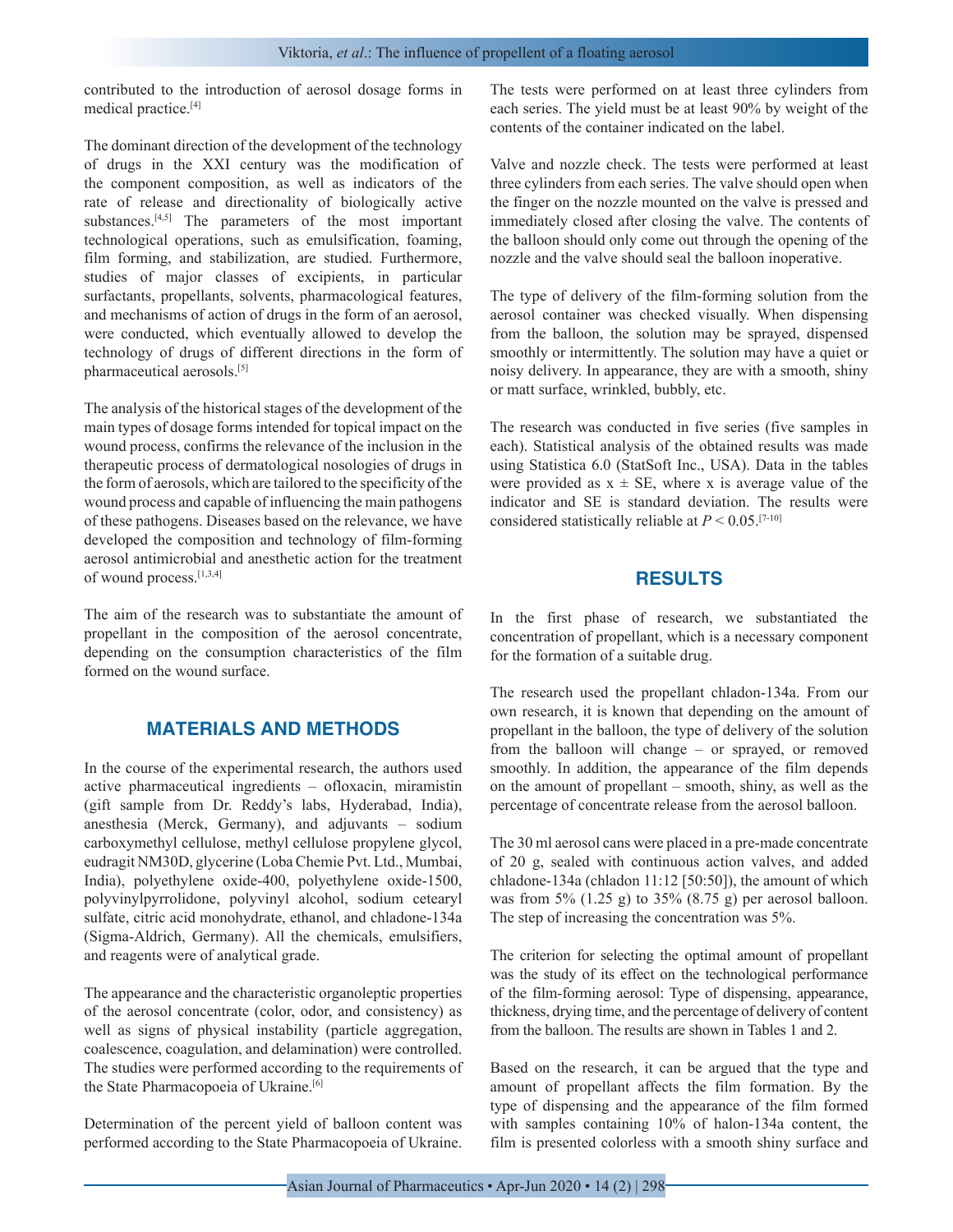#### Viktoria, *et al*.: The influence of propellent of a floating aerosol

#### **Table 1:** Consumption characteristics of the film depending on the concentration of propellant (chladon-134a),x±SE

| Propellant content,% in balloon/<br>concentration (g) of propellant | <b>Characteristics of the film</b> |                                               |                   |                     |                               |  |  |
|---------------------------------------------------------------------|------------------------------------|-----------------------------------------------|-------------------|---------------------|-------------------------------|--|--|
|                                                                     | Type of<br>issue                   | <b>Appearance films</b>                       | Thickness.<br>mcm | Drying time,<br>min | Output %                      |  |  |
| 5.0/1.25                                                            | Abrupt                             | Colorless film with a matt<br>surface         | $10 - 50$         | $5 - 7$             | $90.11 \pm 2.37$ *            |  |  |
| 10.0/2.5                                                            | Smooth                             | Colorless film with a<br>smooth shiny surface | 100-200           | $10 - 15$           | $97.84 \pm 2.31$ *            |  |  |
| 15.0/3.75                                                           | Smooth                             | Colorless film with a<br>smooth shiny surface | 100-200           | $8 - 12$            | $93.24 \pm 3.12^*$            |  |  |
| 20.0/5.0                                                            | Noisy, break<br>frequent           | Colorless film with a<br>smooth shiny surface | $10 - 100$        | $5 - 7$             | $86.36 \pm 2.44$ <sup>*</sup> |  |  |
| 25.0/6.25                                                           | Noisy, break<br>frequent           | Colorless film with a<br>smooth shiny surface | $10 - 100$        | $8 - 12$            | 78.31±2.74*                   |  |  |
| 30.0/6.25                                                           | Noisy, break<br>frequent           | Colorless film with a<br>smooth shiny surface | $10 - 100$        | $8 - 12$            | 72.33±1.78*                   |  |  |

\**P*<0.05 in accordance with the Newman-Keyles criterion

#### **Table 2:** Consumption characteristics of foam depending on the concentration of propellant (chladone 11:12 [50:50]),x±SE

| Propellant content, % in                   | <b>Characteristics of the film</b> |                                               |                   |                            |                               |  |  |
|--------------------------------------------|------------------------------------|-----------------------------------------------|-------------------|----------------------------|-------------------------------|--|--|
| balloon/concentration (g)<br>of propellant | Type of<br>issue                   | <b>Appearance films</b>                       | Thickness.<br>mcm | <b>Drying</b><br>time, min | Output %                      |  |  |
| 5.0/1.25                                   | Abrupt                             | Colorless film with a matt surface            | <10               | $5 - 7$                    | $22.11 \pm 1.34$ <sup>*</sup> |  |  |
| 10.0/2.5                                   | Abrupt                             | Colorless film with a matt surface            | $10 - 50$         | $5 - 7$                    | 74.83±1.21*                   |  |  |
| 15.0/3.75                                  | Abrupt                             | Colorless film with a matt surface            | $10 - 50$         | $10 - 12$                  | $85.13 \pm 1.45$ <sup>*</sup> |  |  |
| 20.0/5.0                                   | Noisy, break<br>frequent           | Colorless film with uneven surface            | $10 - 100$        | $10 - 15$                  | 88.02±1.43*                   |  |  |
| 25.0/6.25                                  | Noisy, break<br>frequent           | Colorless film with a smooth surface          | $100 - 150$       | $10 - 15$                  | $93.83 \pm 1.35$ *            |  |  |
| 30.0/6.25                                  | Smooth                             | Colorless film with a smooth shiny<br>surface | $100 - 200$       | $10 - 15$                  | $98.04 \pm 1.27$ *            |  |  |

\**P*<0.05 in accordance with the Newman-Keyles criterion

a smooth type of dispensing. Films formed with specimens containing halon 11:12 (50:50) form a film of similar quality at a propellant concentration of 30%. It is established that the increase of the propellant concentration from 5% to 15% increases the thickness of the film, which, in our opinion, is related to the type of aerosol release, the increase in the percentage of the gaseous phase, and the decrease in the density of the solution. However, as the thickness of the film increases, the drying time of the film also increases. The latter, in turn, is related to the indicator "percentage output of the contents of the aerosol balloon."

It is proved that increasing the amount of propellant from 15% to 30% [Table 1] leads to a decrease in the percentage of the content of the contents of the balloon to 72.33±1.78. Further increase of chladone 134a leads to a gradual decrease of this indicator.

An increase in the concentration of halon 11:12 (50:50) from 5% to 30% leads to an increase in the percentage of delivery of contents from the balloon  $-98.04 \pm 1.27$  [Table 2].

#### **DISCUSSION AND CONCLUSION**

In the world of practice, a large number of pressurized pharmaceuticals are known. In the container of the filmforming drug is usually a solution of polymer, drug substance, plasticizer, and propellant, the spray of which on the surface of the skin or tissue forms a film that is tight and dries quickly. Substances used as film-forming agents should not irritate the skin and be toxic. The formed film should be impermeable to microorganisms, elastic, durable; with a high degree of adhesion, expressed bacteriostatic properties; without a harsh or unpleasant odor.